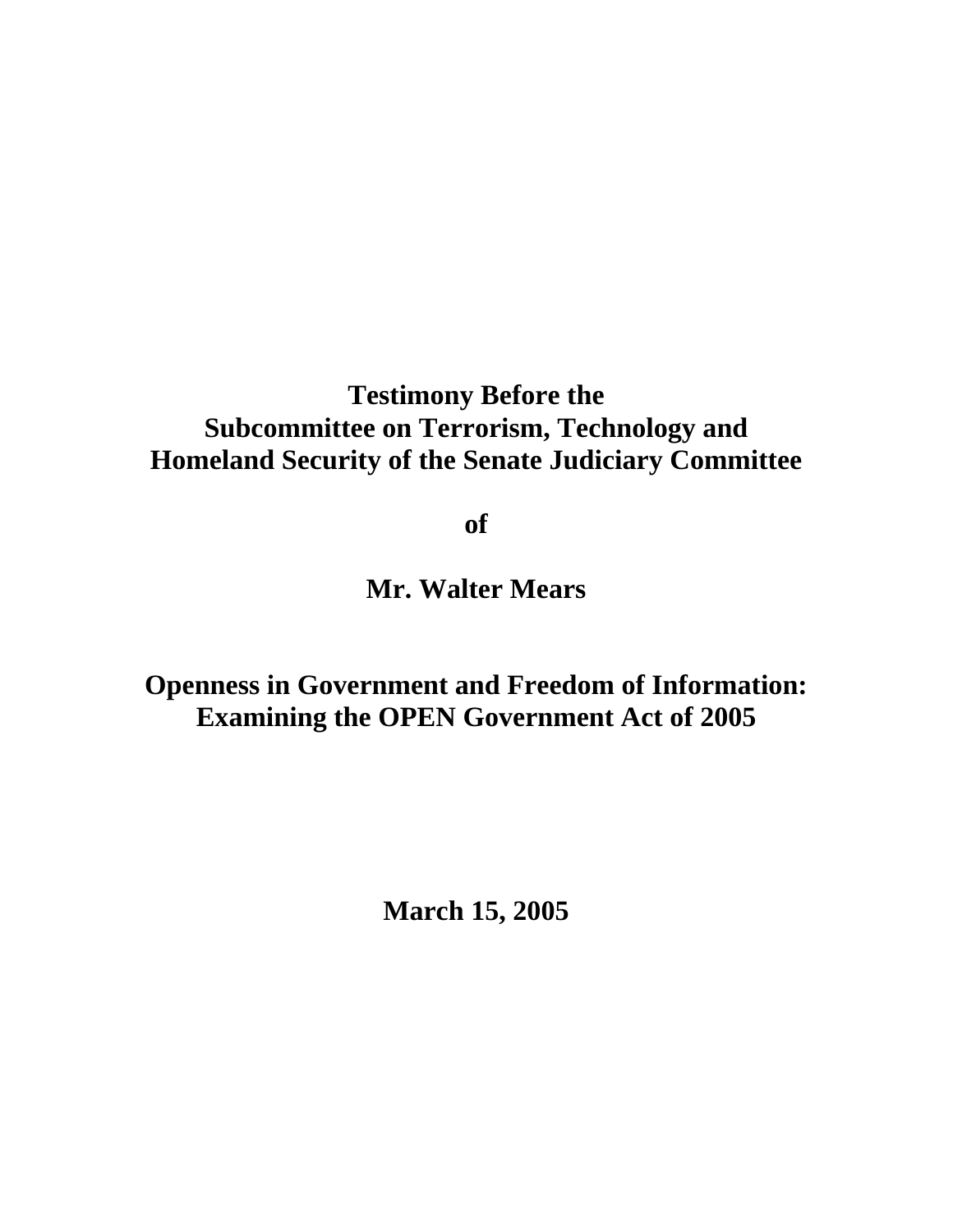## **Testimony of Mr. Walter Mears**

I appreciate the opportunity to be here today, in familiar territory. I spent more than 40 years as an Associated Press Washington reporter, editor and bureau chief, so I am no stranger to congressional hearing rooms. But this is my first experience on this side of the table.

I hope that what I have to say will be useful. I also hope that if it is not, you will do what we do as reporters, and ask questions that will get information you need. Insofar as I can provide it, I will.

To that disclaimer I will add another: I am not an expert on the legal aspects and the fine print of freedom of information law. So I hope that you will allow me to interpret my franchise broadly, so that I can speak about what I know best – the crucial importance of a free flow of information about government to the people. Too many people in government have, or acquire, an instinct to limit that flow because they think things work better without people they regard as nosy outsiders prying into what they consider their business.

It's not their business. It is all of our business. That is what a free, democratic government is about – you can't have one unless people know what is going on behind government doors. I believed that as a reporter, and I believe it today as a retired American, watching government from a distance.

President Bush spoke to Russia's President Putin at the Kremlin about the need for a free press in a democracy. What was true at the Kremlin also is true in Washington. The free flow of information is vital to a free press, and to a free people.

There is a difficult balance to be kept in this, especially since September 11 brought home to all of us the menace of terror in our midst. No reporter I know would demand or publish anything that would serve the purposes of a terrorist. The problem in times like these is to judge what would or would not weaken America against terrorism.

Tom Curley, the president of the Associated Press, has made that point well. He said that the battle against terrorism has followed the pattern of all eras when concern for security has moved to the forefront. There are real issues of public safety. But, historically, government goes too far in limiting information in the name of security.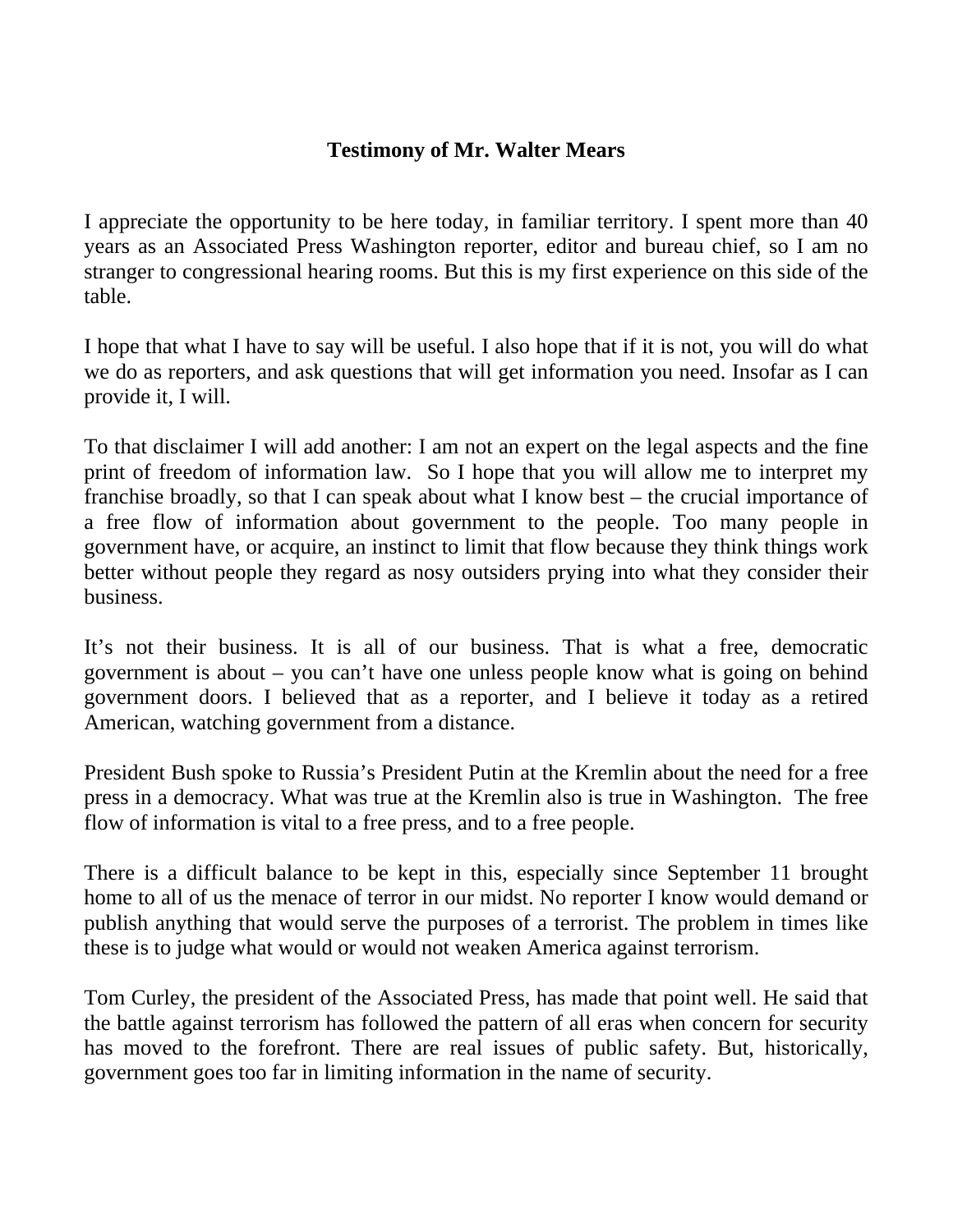Curley said the United States was attacked in large part because of the freedoms it cherishes. The strongest statement we could make to an enemy is to uphold these values.

They would be upheld by the Open Government Act of 2005. I know that you will hear from people more expert than I on the legal aspects and detailed provisions of the bill. I would like to offer some observations about the findings that preface it. First, the informed consent of the voters and thus the governed is crucial to our system of self government. That was the mission that guided me through my career as a political reporter, from the state house in Vermont to the Capitol to the eleven presidential campaigns I covered for the AP.

Secondly, the bill also would have Congress find that "the American people firmly believe that our system of government must itself be governed by a presumption of openness." I wish that an act of Congress could make that so. In my experience, many – too many – people do not believe that, and are willing to let the government determine what we – and therefore they – ought to know. We journalists work every day to change that because if people don't know what is going on, going right, and sometimes going wrong in government, there is no informed consent of the governed.

This is not only an era of tension about terror and security; it also is one of cynicism, about news and those of us who produce it – and also about government and those who lead it. So that's us, and it also is you. A Pew Research poll this winter showed that only 31 percent of the public consistently focuses on what we call hard news– about Washington, politics, international affairs, local and state government, and economics. More than half the people said that they often do not trust what news organizations tell them.

The freer the flow of information, and the better the job we do in delivering it, the more likely that we can meet the standard on which the bill's preamble quotes Justice Hugo Black:

"The effective functioning of a free government like ours depends largely on the force of informed public opinion. This calls for the widest possible understanding of the quality of government service rendered by all elective or appointed public officials or employees."

The Freedom of Information Act (FOIA) gets straight to that point: We use it to get data on the quality of government service. In a more perfect world, that would be an aim shared by those of us who cover government and those who run it. Sometimes it is, and information flows because the people who control it realize that it belongs to the people whose taxes pay their salaries. Too often it is not, sometimes for valid reasons of security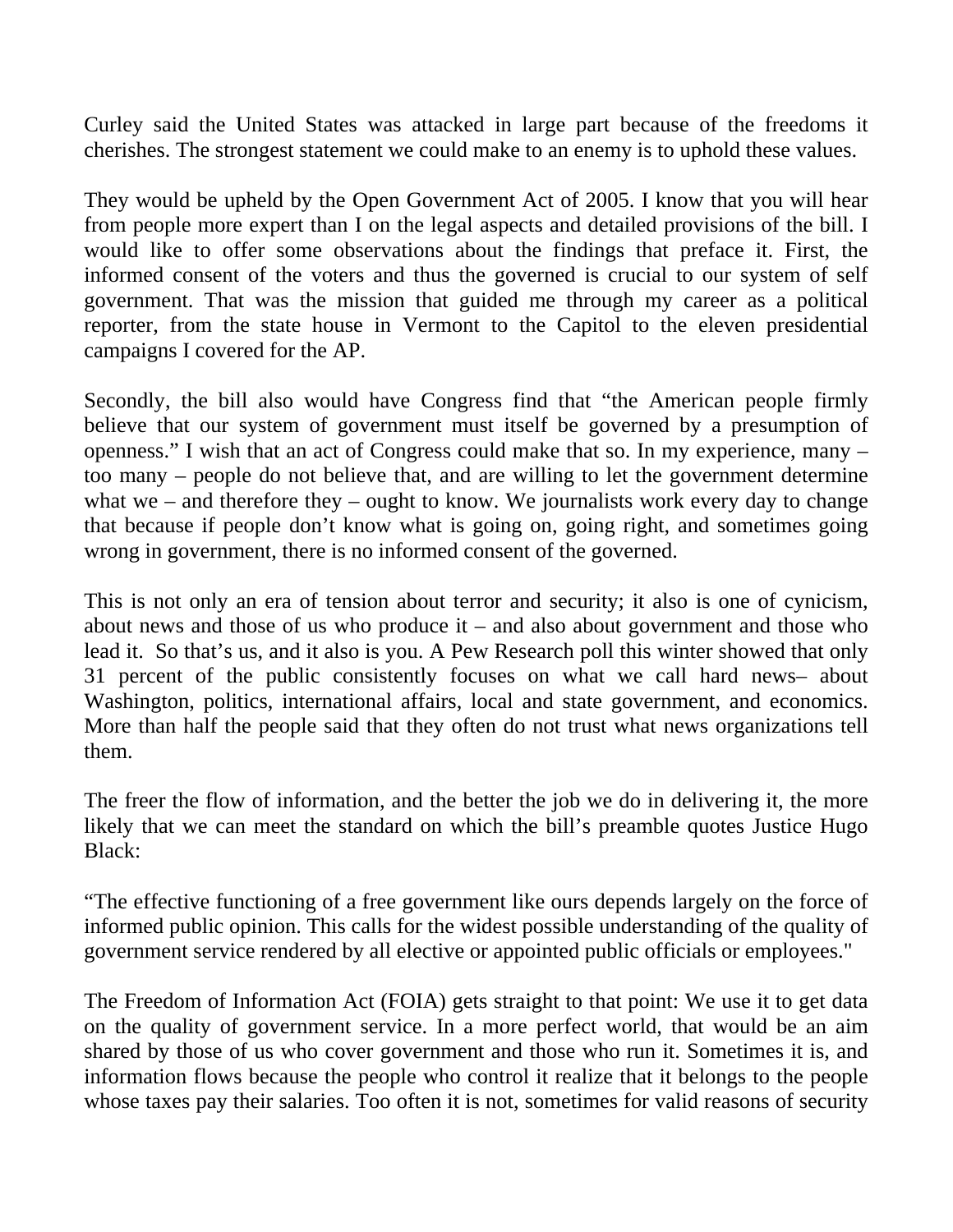and privacy, on which you will hear no argument from us. But more often it is because when people get into government they tend to get proprietary and protective.

I have seen that happen with colleagues who left the news business to go into government positions, often as spokesmen, public information officers. The latter title belies the instinct to withhold information, treat what is rightfully public as though it was somehow private.

There are far more PIOs in the government, and here in Congress, now than when I was reporting. When I covered the Senate 30 years ago, press secretaries were rare – most senators had staffers who handled that part of the work along with other duties. Senator Mike Mansfield never had a press secretary when he was majority leader. Those were simpler times, of course. The 24-hour news cycle hadn't arrived, and if you wanted to know what was happening on the Senate floor, you went there – you didn't turn on the television.

In the executive branch, according to Newsday, the number of public relations employees increased by 9 percent during the four years that ended last September. PR spending went up by \$50 million over three years. But adding public information officers doesn't add public information. That has been increasingly restricted during the same period.

As an AP veteran I take pride on objectivity. We are concerned with what is happening now, and we should be. But I do not mean to limit my observations to the Bush years. This is not new business. I remember writing a story that angered Lyndon Johnson when he was president – he wasn't satisfied with the way the PR people in his executive branch agencies were getting out his chosen messages. So he called in their supervisors and told them that if they didn't do better, he'd replace the whole bunch of them with Johnson City high school seniors. The White House wouldn't comment on my story, but as soon as it hit the wire Johnson's people denied it all. Then they set about trying to find out who leaked it to me.

While restrictions on information have tightened in this administration, I believe that whoever had been in office, regardless of party, when those terrorists destroyed the World Trade towers, the administration would have erred on the side of security.

That makes this legislation especially vital in a difficult time. There is a need to reinforce the public's right to know.

It was encouraging to see that Attorney General Gonzales has told you he will examine Justice Department policies and practices under FOIA. It will be more encouraging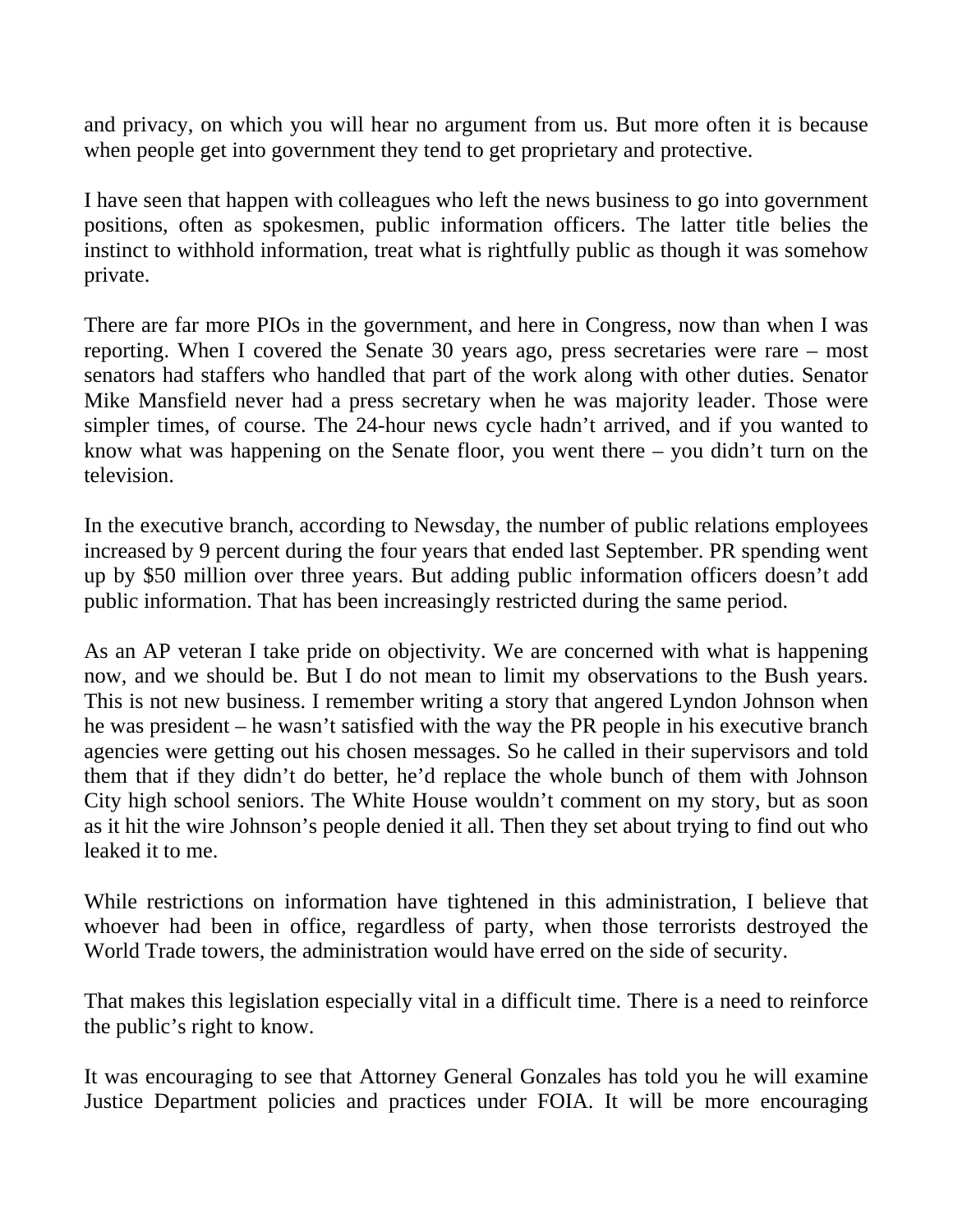should he amend the restrictive lines set by his predecessor, who essentially flipped the policy from one favoring disclosure to one in which agencies were assured that the Justice Department would defend decisions to withhold information.

I would submit that overdone secrecy raises rather than reduces the risk that really vital secrets will be breached. The greater the mass of secret information, the greater the possibility that it will leak – and that without sensible priorities for withholding information, things that shouldn't get out will get out. During the Civil War, a censor tried to prevent an early AP Washington correspondent from filing a story reporting that Confederate forces were marching up the Shenandoah Valley, but finally passed it when the reporter pointed out that the Confederates already knew where they were. That is not a bad guideline about information that obviously is known to the other side. It should be available to Americans, too.

There is a valid need for secrecy in some government operations. But the presumption should be in favor of openness, not clamping down on information.

Too often, security becomes an excuse for shielding embarrassing information, and secrecy can conceal mismanagement or wrongdoing. I remember our coverage of Richard Nixon when he tried to use national security as part of the Watergate cover-up. Forgetting history risks repeating it.

And much of the information pried loose only by the pressure of FOIA action has nothing to do with security at all. Some examples:

■ The AP found that researchers at the National Institutes of Health were collecting royalties on drugs and devices they were testing on patients who did not know of their financial interests in the products. That breached an NIH promise to Congress in 2000, and the practice ended under a new policy announced when the story hit the wire.

■ Bureau of Land Management records obtained under FOIA showed that oil and gas companies were covering only a fraction of the cost of plugging old wells and reclaiming land, leaving behind millions of dollars in potential cleanup costs.

■ The New York Daily News found that the federal courthouse in lower Manhattan had maintenance and cleaning costs double those at state court buildings a block away. In 1997, it cost \$84,812 to polish the brass in entrances to the building.

But along with those FOIA success stories there are too many stories of information blocked by delays, by attempts to raise the cost of asking for data, and by agencies bent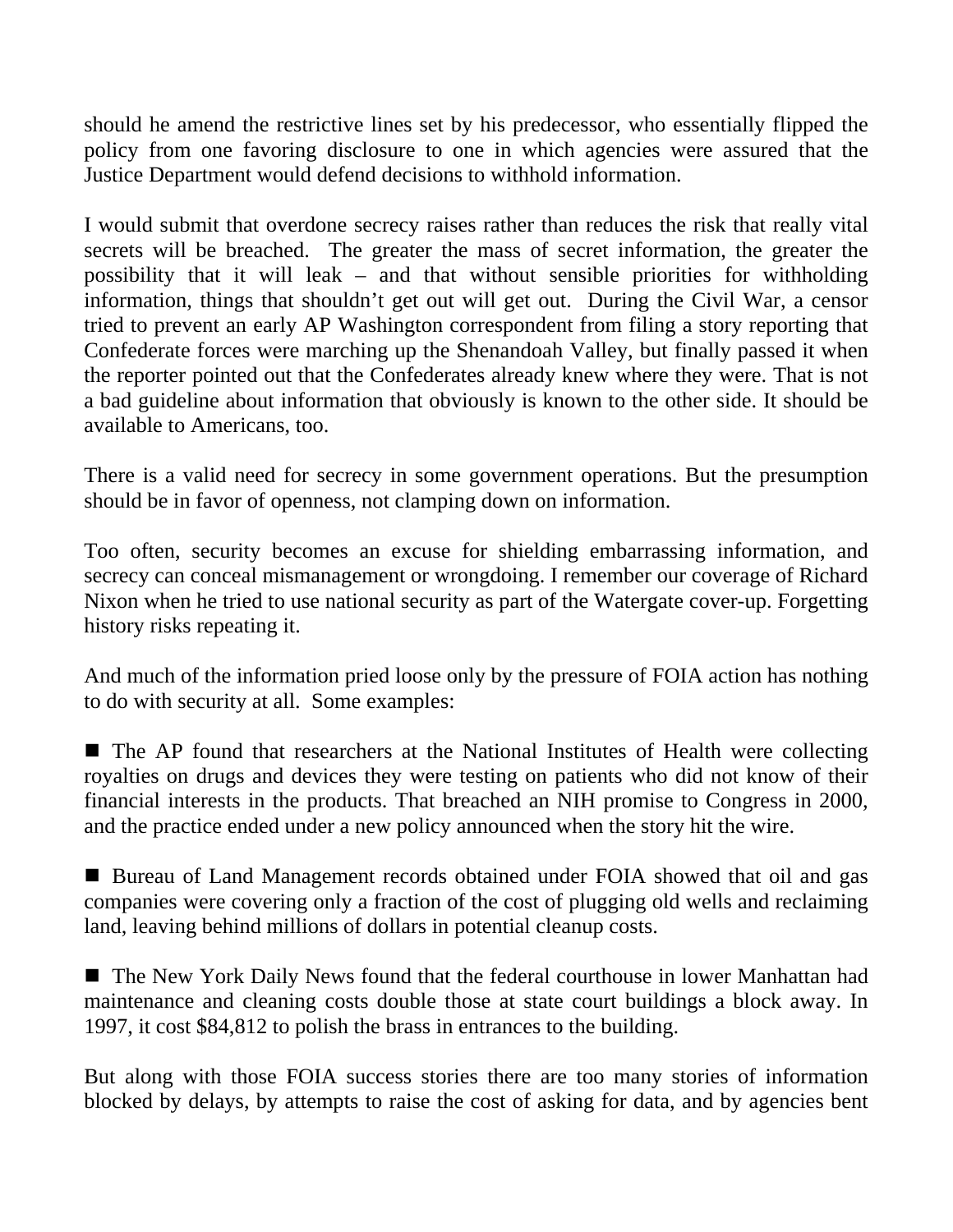on secrecy. One remarkable example: when Terry Anderson, the former AP man held hostage for seven years in Lebanon, filed a FOIA request for information about his captivity, he says he was told he couldn't have all he sought because of the privacy rights of the kidnappers.

The OPEN government act you are considering will plug some holes and repair some problems in the FOIA, which has been updated only twice since it was enacted in 1966. For that it should be approved. But beyond the specific steps it would take, I think the message behind this measure is even more important.

Its enactment would once again declare that the public has a right to obtain information from federal agencies, and that the presumption must be in favor of disclosure, not secrecy. This hearing, and I hope a full discussion of freedom of information in the full Senate and in the House, will serve that mission well.

As you begin this legislative work, we in the news media are undertaking a project entitled the Sunshine in Government Initiative, with a similar mission – to promote policies that make government more accessible, accountable and open, and to educate the public on the importance of those policies.

One of the guiding principles of that initiative is that a democratic government must function with a presumption of openness, balanced with legitimate national security needs and individual privacy. What you are trying to do by law, we are trying to do by example and with our reporting.

A new Associated Press study shows that federal agencies have been curtailing information flows since 1998, while requests for information have increased. The real clampdown followed the 9/11 attacks, but the trend began before President Bush came to office.

There is a growth in classified documents – by 60 percent between 2001 and 2003. And it is not all federal. Since 9/11, at least 20 states have proposed or adopted new laws to control public records, according to the National Conference of State Legislatures. Those changes are intended to prevent would-be terrorists from seeing evacuation, emergency and security information. But in the process, there are new limits on all sorts of records ranging from birth and death data to architectural drawings of public buildings.

We newspeople are the highest profile advocates, and users of FOIA. But it is not only a tool for reporters and investigators. Most FOIA requests do not come from us at all, but from veterans or retirees, trying to get information about their government benefits. That